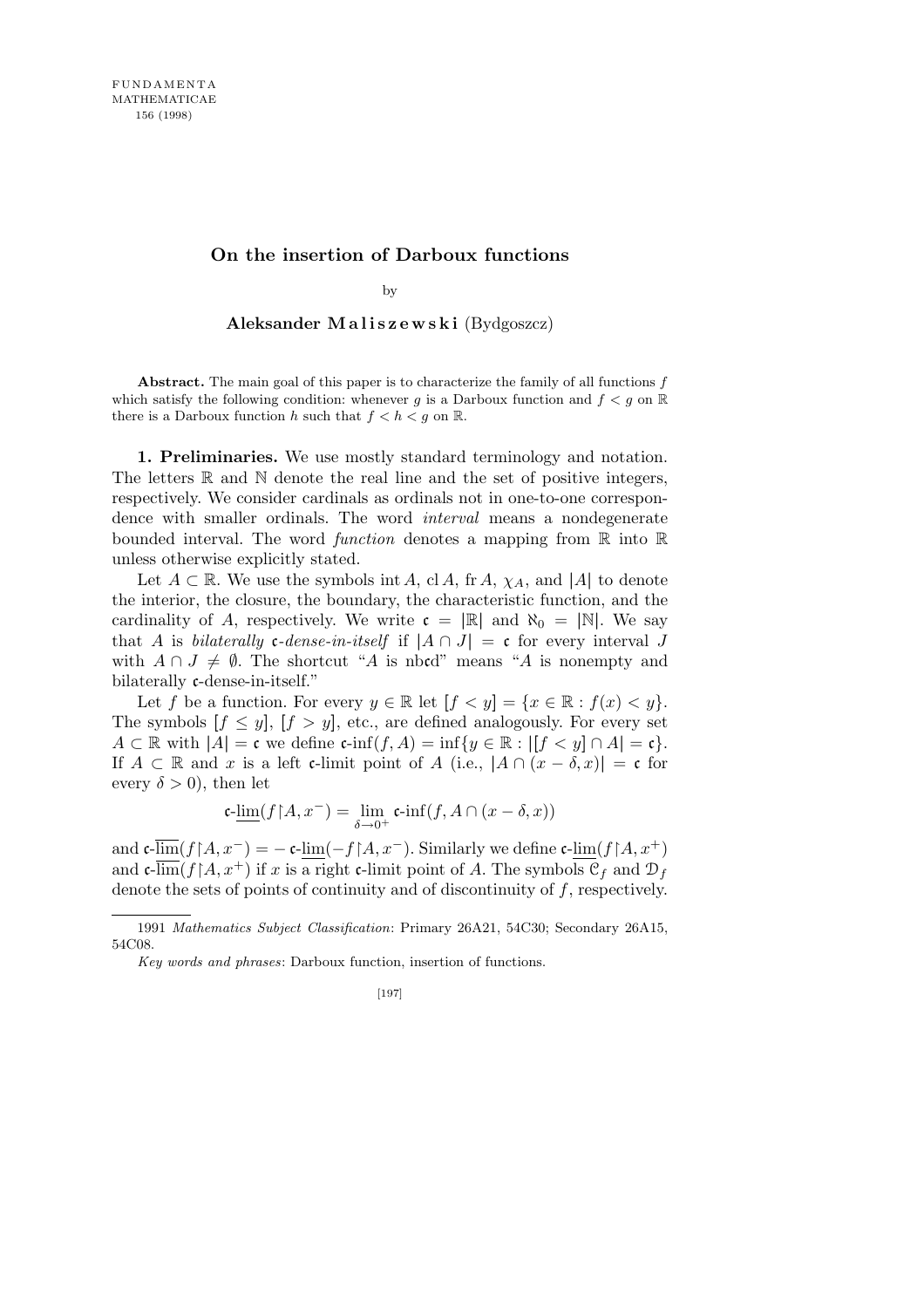The following classes of functions are considered.

- $\bullet$   $\mathbb{R}^{\mathbb{R}}$  consists of all functions.
- *•* **B** consists of all Borel measurable functions.
- $\mathbf{B}_{\alpha}$  denotes the Baire class  $\alpha$  ( $\alpha < \omega_1$ ). Thus  $\mathbf{B} =$ S  $_{\alpha<\omega_1}$  **B**<sub> $\alpha$ </sub>.

*•* **D** consists of all *Darboux functions*, i.e., *f ∈* **D** iff *f*[*J*] is connected for every interval *J*.

• **U** consists of all functions  $f$  with the following property: for all  $a < \overline{a}$ and each set  $A \subset (a, \overline{a})$  with  $|A| < c$  the set  $f|(a, \overline{a}) \setminus A|$  is dense in the interval  $[\min\{f(a), f(\overline{a})\}, \max\{f(a), f(\overline{a})\}]$ . Recall that **U** is the uniform closure of **D** [6, Theorem 4.3].

*•* **C** consists of all functions *f* with the following property: for every open interval *P* the set  $f^{-1}(P)$  is either empty or nbcd. Equivalently,  $f \in \mathbb{C}$  iff for every  $x \in \mathbb{R}$  we have  $\mathfrak{c}\text{-}\lim(|f - f(x)|, x^-) = \mathfrak{c}\text{-}\lim(|f - f(x)|, x^+) = 0.$ 

*•* **C***<sup>∗</sup>* consists of all functions *f* with the following property: for every *y* ∈ R the set  $[f < y]$  is either empty or nbcd. Equivalently,  $f \in \mathbb{C}_*$  iff for every  $x \in \mathbb{R}$  we have  $\max\{\text{c-lim}(f, x^-), \text{c-lim}(f, x^+) \} \leq f(x)$ .

*•* **C***<sup>∗</sup>* consists of all functions *f* with the following property: for every *y* ∈ R the set  $[f > y]$  is either empty or nbcd. Equivalently,  $f \in \mathbb{C}^*$  iff for every  $x \in \mathbb{R}$  we have  $\min\{\mathfrak{c}\text{-}\overline{\lim}(f,x^-),\mathfrak{c}\text{-}\overline{\lim}(f,x^+)\} \geq f(x)$ .

Recall that we have the following proper inclusions:

$$
(1) \qquad \qquad \mathbf{D}\subset \mathbf{U}\subset \mathbf{C}\subset \mathbf{C}_{*}\cap \mathbf{C}^{*}\subset \mathbf{C}_{*}.
$$

For the proof of the inequality  $\mathbf{D} \neq \mathbf{U}$  see, e.g., [6, p. 72]. The other relations are evident.

**2. Introduction.** Let *f* and *g* be arbitrary functions. The notation " $f < g$ " means " $f(x) < g(x)$  for each  $x \in \mathbb{R}$ ." We write  $(f, g) \in \mathcal{P}$ (see [7]) if  $f < g$  and  $|[f < y < g] \cap (a, \overline{a})| = c$  whenever  $a < \overline{a}$  and  $y \in \left(\min\{f(a), f(\overline{a})\}, \max\{g(a), g(\overline{a})\}\right)$ . If  $\mathfrak A$  and  $\mathfrak B$  are families of functions, then define

$$
\mathcal{P}(\mathfrak{A}) = \{ f \in \mathbb{R}^{\mathbb{R}} : (\forall g \in \mathfrak{A})(f < g \Rightarrow (f, g) \in \mathfrak{P}) \},
$$
\n
$$
\mathfrak{M}(\mathfrak{B}) = \{ (f, g) \in \mathbb{R}^{\mathbb{R}} \times \mathbb{R}^{\mathbb{R}} : (\exists h \in \mathfrak{B})(f < h < g) \}
$$

and

$$
\mathfrak{M}(\mathfrak{A},\mathfrak{B})=\{f\in\mathbb{R}^{\mathbb{R}}:(\forall g\in\mathfrak{A})(f
$$

One can easily verify that if  $\mathfrak{A}_1 \subset \mathfrak{A}_2$  and  $\mathfrak{B}_1 \supset \mathfrak{B}_2$ , then  $\mathcal{P}(\mathfrak{A}_1) \supset \mathcal{P}(\mathfrak{A}_2)$ and  $\mathfrak{M}(\mathfrak{A}_1, \mathfrak{B}_1) \supset \mathfrak{M}(\mathfrak{A}_2, \mathfrak{B}_2)$ .

It is quite evident that the relation  $f < q$  does not imply  $(f, q) \in \mathcal{M}(\mathbf{D})$ . (See also Lemma 3.6.) So we can ask two questions:

1. Which assumptions on *f* and *g* (in addition to  $f < g$ ) imply  $(f, g) \in$ M(**D**)?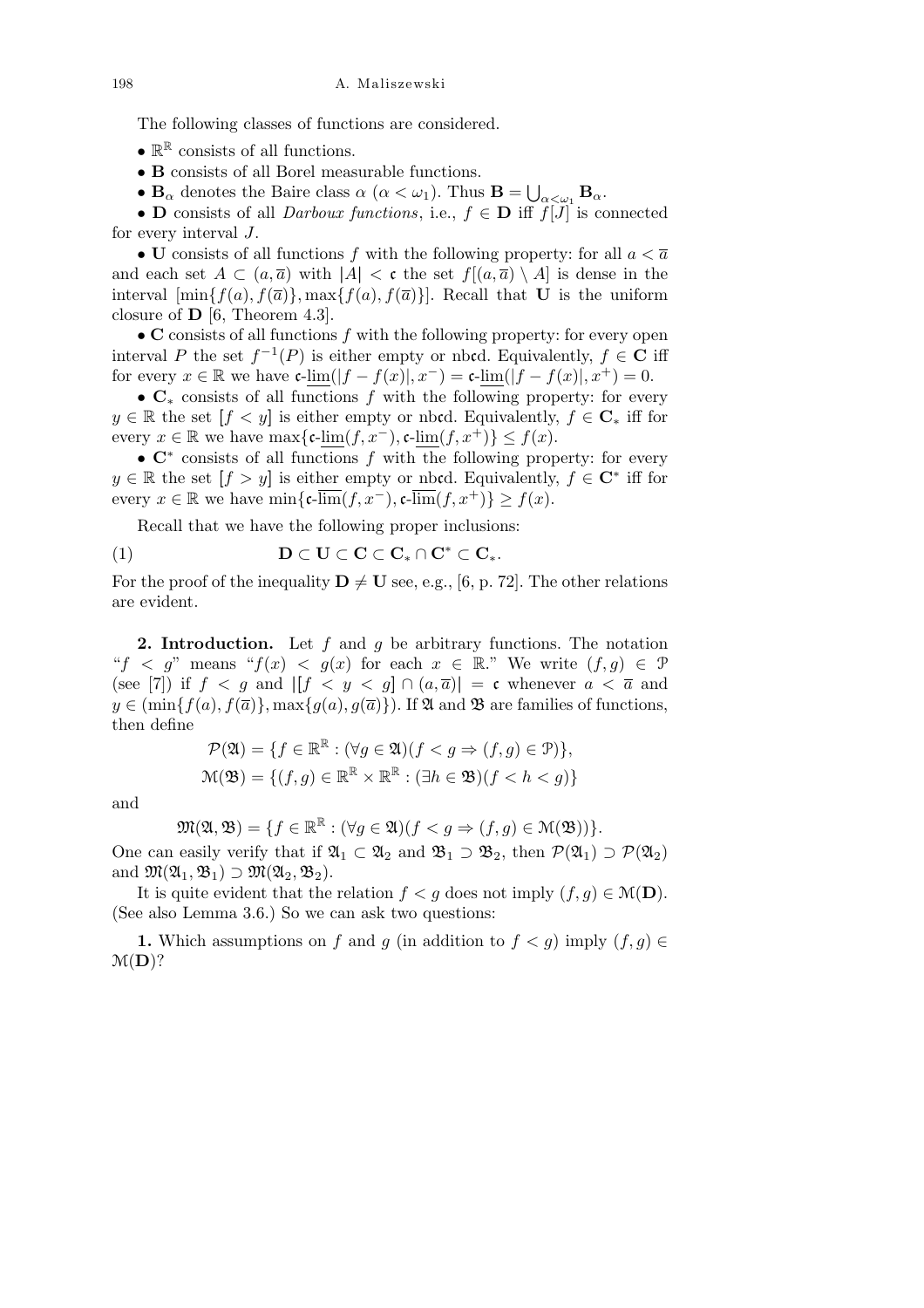**2.** If  $f < g$  and  $(f, g) \notin \mathcal{M}(\mathbf{D})$ , how "regular" can the functions f and g be?

We now discuss briefly these questions.

**1.** In 1966 J. G. Ceder and M. L. Weiss proved the following theorem [8, Theorem 1]. (See also [7, Theorem 1].)

THEOREM 2.1.  $\mathcal{P} \subset \mathcal{M}(\mathbf{D})$ .

They also showed that  $\mathbf{D} \cap \mathbf{B}_1 \subset \mathfrak{M}(\mathbf{D} \cap \mathbf{B}_1, \mathbf{D} \cap \mathbf{B}_2)$  [8, Theorem 4], and asked whether  $\mathbf{D} \cap \mathbf{B}_1 \subset \mathfrak{M}(\mathbf{D} \cap \mathbf{B}_1, \mathbf{D} \cap \mathbf{B}_1)$ . This question has been answered in the affirmative by A. M. Bruckner, J. G. Ceder, and T. L. Pearson [4, Theorem 1]. The latter authors also proved the next theorem, which contains the answer to the first question in case  $f, g \in \mathbf{D}$  [5, Theorem 1].

THEOREM 2.2. Let  $f, g \in \mathbf{D}$ . Then  $(f, g) \in \mathcal{M}(\mathbf{D})$  if and only if  $f < g$ and for all  $a < \overline{a}$  and  $y \in (\min\{f(a), f(\overline{a})\}, \max\{g(a), g(\overline{a})\})$  the set  $[f <$  $y < g$   $\cap$   $(a, \overline{a})$  *is nonempty and bilaterally dense-in-itself.* 

In 1968 J. G. Ceder and T. L. Pearson proved the following theorem [7, Theorem 5].

THEOREM 2.3. *Every continuous function belongs to*  $P(C)$ *.* 

By Theorem 2.1, it follows that each continuous function belongs to  $\mathfrak{M}(\mathbf{C}, \mathbf{D})$ . In Section 4 we characterize the class  $\mathfrak{M}(\mathfrak{A}, \mathbf{D})$  for  $\mathfrak{A} \in$ *{***D***,* **U***,* **C***,* **C***<sup>∗</sup> ∩* **C***<sup>∗</sup> ,* **C***∗,* **C***<sup>∗</sup> ,* R <sup>R</sup>*}*.

**2.** In 1966 J. G. Ceder and M. L. Weiss constructed functions  $f, g \in$ **D** ∩ **B**<sub>2</sub> such that  $f < g$  and  $(f, g) \notin M$ **(D**) [8, Example 1]. A. M. Bruckner, J. G. Ceder, and T. L. Pearson showed in 1973 that there exist  $f \in D ∩ B_1$ and  $g \in \mathbf{D} \cap \mathbf{B}_2$  such that  $f < g$  and  $(f, g) \notin \mathcal{M}(\mathbf{D})$  [4, Example, p. 165]. They also claimed that if  $f \in \mathbf{D}$  and the set  $f[\mathcal{C}_f \cap J]$  is dense in  $f[J]$  for each interval *J*, then  $f \in \mathfrak{M}(\mathbf{D}, \mathbf{D})$  [4, Theorem 2]. We will see that this assertion is false. In fact, this result does not hold even if we moreover assume that *f* is continuous except on a countable set and  $f$  satisfies Banach's condition  $T_2$ (Example 5.4). So [4, Corollary, p. 166] is also incorrect.

**3. Auxiliary results.** The next lemma follows by [7, Lemma 4, p. 285]. (See also [12, Lemma I.3.2].)

LEMMA 3.1. *Let*  $A ⊂ ℝ$  *be nbcd and*  $f : A → ℝ$ *. Then* 

 $|\{x \in A : \max\{c\text{-lim}(|f - f(x)|, x^{-}), c\text{-lim}(|f - f(x)|, x^{+})\} > 0\}| < \mathfrak{c}.$ 

LEMMA 3.2. *Assume that*  $A ⊂ ℝ$  *is nbcd, and*  $f$  *is a function such that for each*  $x \in A$  *we have*  $\max\{\text{c-lim}(f \mid A, x^{-}), \text{c-lim}(f \mid A, x^{+})\} < \infty$ *. There is a function*  $g : A \rightarrow \mathbb{R}$  *such that* 

(2) 
$$
f(x) < g(x)
$$
 for each  $x \in A$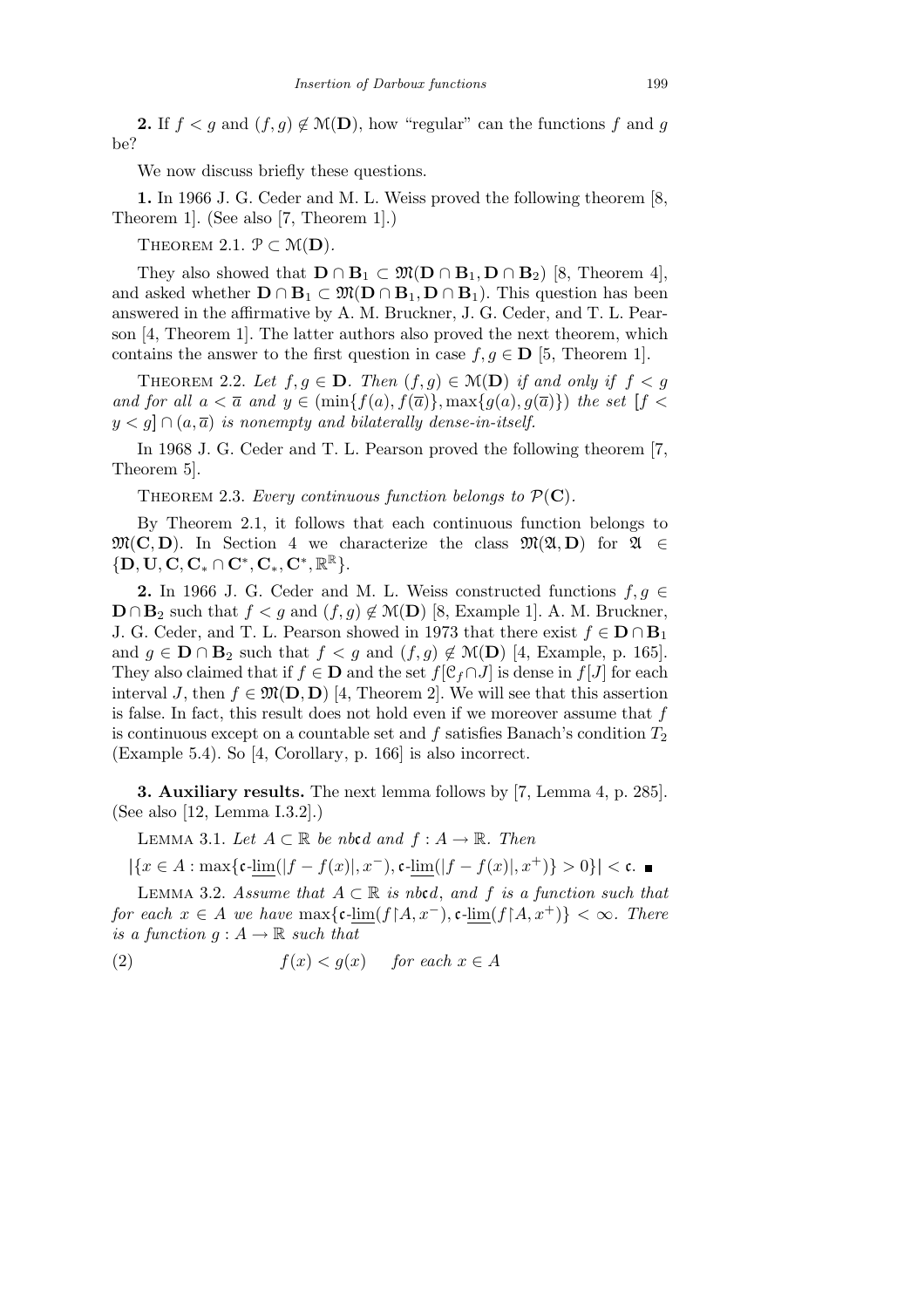*and*

(3) *for each interval J*, *if*  $A \cap J \neq \emptyset$ , *then*  $g[A \cap J] = (c \cdot inf(f, A \cap J), \infty)$ *.* 

Proof. Set  $B = \{x \in \mathbb{R} : \max\{c\text{-lim}(f, x^{-}), c\text{-lim}(f, x^{+})\} > f(x)\}.$ Then  $|B| < c$ . (See Lemma 3.1.) Arrange all intervals intersecting A in a transfinite sequence,  $\{J_\alpha : \alpha < \mathfrak{c}\}\$ . For each  $\alpha < \mathfrak{c}$  and  $n \in \mathbb{N}$  put  $y_{\alpha,n} =$  $\max\{\mathfrak{c}\text{-}\!\inf(f,A\cap J_\alpha)+n^{-1},-n\}$ , and define  $K_{\alpha,n}=[f\lt y_{\alpha,n}]\cap A\cap J_\alpha\setminus B$ . Then  $|K_{\alpha,n}| = \mathfrak{c}$  for each  $\alpha$  and  $n$ . Use [10, Lemma 5] to construct a family,  ${Q_{\alpha,n} : \alpha < \mathfrak{c}, n \in \mathbb{N}}$ , consisting of pairwise disjoint sets of cardinality  $\mathfrak{c}$ , such that each  $Q_{\alpha,n}$  is a subset of  $K_{\alpha,n}$ . For each  $\alpha$  and  $n$  let  $g_{\alpha,n}: Q_{\alpha,n} \to$  $(y_{\alpha,n},\infty)$  be a surjection. Define  $g(x) = g_{\alpha,n}(x)$  if  $x \in Q_{\alpha,n}$  for some  $\alpha < \mathfrak{c}$ and  $n \in \mathbb{N}$ , and  $g(x) = \max\{\mathfrak{c}\text{-}\lim_{s \to \infty} (f \mid A, x^{-}), \mathfrak{c}\text{-}\lim_{s \to \infty} (f \mid A, x^{+}), f(x)\} + 1$  if  $x \in A \setminus \bigcup_{\alpha < \mathfrak{c}} \bigcup_{n \in \mathbb{N}} Q_{\alpha, n}.$ 

Clearly (2) holds. To prove (3) fix an interval *J* with  $A \cap J \neq \emptyset$ . Then  $J = J_{\alpha}$  for some  $\alpha < \mathfrak{c}$ . Hence

$$
g[A \cap J] \supset \bigcup_{n \in \mathbb{N}} g_{\alpha,n}[Q_{\alpha,n}] = (\mathfrak{c}\text{-}\!\inf(f, A \cap J), \infty).
$$

On the other hand, by assumption, for each  $x \in A \cap J$  we have

$$
g(x) > \max\{\mathfrak{c}\text{-}\underline{\lim}(f\mathord{\upharpoonright} A, x^-), \mathfrak{c}\text{-}\underline{\lim}(f\mathord{\upharpoonright} A, x^+)\} \geq \mathfrak{c}\text{-}\inf(f, A\cap J).
$$

LEMMA 3.3. Let  $f \in \mathbb{R}^{\mathbb{R}}$ . There is a function  $g \in \mathbb{C}^*$  with  $g > f$ .

Proof. Define  $A = \{x \in \mathbb{R} : \max\{\text{c-lim}(f, x^{-}), \text{c-lim}(f, x^{+})\} < \infty\}.$ Then by Lemma 3.1, we have  $|\mathbb{R} \setminus A| < \mathfrak{c}$ . So we can use Lemma 3.2 to construct a function  $q: A \to \mathbb{R}$  such that conditions (2) and (3) hold. Extend *g* to the whole real line setting  $g(x) = f(x) + 1$  for  $x \notin A$ . Clearly  $g > f$ . Moreover, by (3), for each  $x \in \mathbb{R}$  we have  $\mathfrak{c}\text{-}\overline{\lim}(q, x^-) = \mathfrak{c}\text{-}\overline{\lim}(q, x^+) = \infty$ . Thus  $g \in \mathbb{C}^*$ .

The proof of the next proposition is similar to that of [5, Theorem 2]. (See also [12, Corollary VI.1.4].)

Proposition 3.4. *For every function f the following are equivalent*:

- (i) *there is a function*  $q \in \mathbf{D}$  *with*  $q > f$ ;
- (ii) *there is a function*  $g \in U$  *with*  $g > f$ ;
- (iii) *there is a function*  $q \in \mathbb{C}$  *with*  $q > f$ ;
- (iv) *there is a function*  $g \in \mathbf{C}_* \cap \mathbf{C}^*$  *with*  $g > f$ ;
- (v) *there is a function*  $q \in \mathbf{C}^*$  *with*  $q > f$ ;
- (vi) *for each*  $x \in \mathbb{R}$  *we have*  $\max\{\mathfrak{c}\text{-}\lim(f, x^{-}), \mathfrak{c}\text{-}\lim(f, x^{+})\} < \infty$ .

P r o o f. The implications (i)*⇒*(ii)*⇒*(iii)*⇒*(iv)*⇒*(v) are evident. To prove  $(v)$ ⇒(vi) recall that, by definition, for each  $x \in \mathbb{R}$  we have

$$
\begin{aligned} \max\{\mathfrak{c}\text{-}\underline{\lim}(f,x^-),\mathfrak{c}\text{-}\underline{\lim}(f,x^+)\} &\leq \max\{\mathfrak{c}\text{-}\underline{\lim}(g,x^-),\mathfrak{c}\text{-}\underline{\lim}(g,x^+)\} \\ &\leq g(x) < \infty. \end{aligned}
$$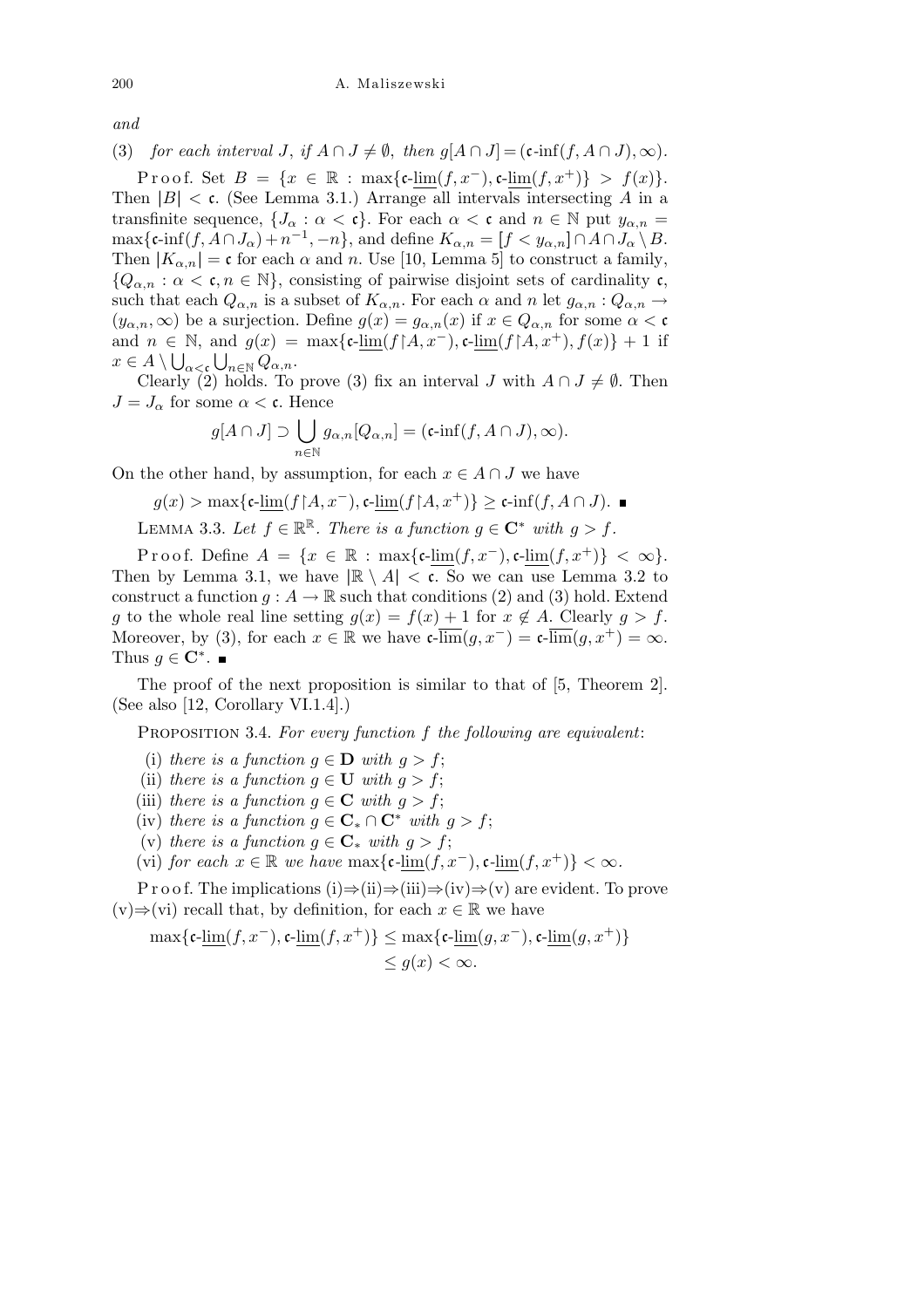(vi)*⇒*(i). Use Lemma 3.2 with *A* = R to construct a function *g* satisfying (2) and (3). Clearly  $g \in \mathbf{D}$  and  $g > f$ .

We denote the class of functions which satisfy condition (i) of Proposition 3.4 by **A**. Clearly  $C_* \subset A$ . The next lemma shows that  $A \cap M(D, C_*)$ *⊂* **C***∗*.

LEMMA 3.5. Let  $f \in \mathbf{A} \setminus \mathbf{C}_*$ . There is a function  $g \in \mathbf{D}$  such that  $g > f$  $and$   $(f, q) \notin \mathcal{M}(\mathbf{C}_*)$ .

Proof. By assumption, there is a  $y \in \mathbb{R}$  and an interval *I* such that  $0 < |B| < \mathfrak{c}$ , where  $B = [f < y] \cap I$ . Set  $A = \mathbb{R} \setminus B$ . Use Lemma 3.2 to construct a function  $q: A \to \mathbb{R}$  such that (2) and (3) hold. Extend q to the whole real line setting  $g(x) = \max\{\mathfrak{c}\text{-lim}(f, x^-), \mathfrak{c}\text{-lim}(f, x^+)\}\$  for  $x \in B$ . One can easily verify that  $g > f$  and  $g \in \mathbf{D}$ . Let *h* be an arbitrary function with  $f < h < g$ . Then for each  $x \in B$  we have

$$
h(x) < g(x) = \max\{\mathfrak{c}\text{-}\underline{\lim}(f, x^-), \mathfrak{c}\text{-}\underline{\lim}(f, x^+)\}
$$
\n
$$
\leq \max\{\mathfrak{c}\text{-}\lim(h, x^-), \mathfrak{c}\text{-}\lim(h, x^+)\}.
$$

Thus  $h \notin \mathbf{C}_*$  and  $(f, g) \notin \mathcal{M}(\mathbf{C}_*)$ . ■

LEMMA 3.6. Let  $f \in \mathbb{R}^{\mathbb{R}}$ . There is a function  $g > f$  with  $(f, g) \notin \mathcal{M}(\mathbf{D})$ . *If moreover*  $f \in \mathbf{A}$ , *then we can choose*  $g \in \mathbf{C}_*$ .

Proof. If f is constant, then define  $g(x) = f(x) + |x| + \chi_{\{0\}}(x)$ . It is evident that  $g > f$  and  $g \in \mathbb{C}_*$ . If  $f < h < g$ , then

$$
\mathfrak{c}\text{-}\overline{\lim}(h,0^-) \le \mathfrak{c}\text{-}\overline{\lim}(g,0^-) = f(0) < h(0).
$$

Thus  $h \notin \mathbf{D}$  and  $(f, g) \notin \mathcal{M}(\mathbf{D})$ .

If *f* is not constant, then let  $y \in \mathbb{R}$  be such that  $[f < y] \neq \emptyset \neq [f \geq y]$ . If  $f \notin A$ , then define  $g(x) = y$  if  $f(x) < y$ , and  $g(x) = f(x) + 1$  otherwise. It is clear that  $q > f$ . Let *h* be an arbitrary function with  $f < h < q$ . Observe that if  $f(x) < y$ , then  $h(x) < g(x) = y$ , and  $f(x) \ge y$  implies  $h(x) > f(x) \geq y$ . Hence  $[h = y] = \emptyset$ . Furthermore,  $[h < y] \neq \emptyset \neq [h > y]$ . Thus  $h \notin \mathbf{D}$  and  $(f, g) \notin \mathcal{M}(\mathbf{D})$ .

Finally, let  $f \in \mathbf{A}$ . If  $f \notin \mathfrak{M}(\mathbf{D}, \mathbf{D})$ , then by definition, there exists a function  $g \in \mathbf{D} \subset \mathbf{C}_*$  such that  $g > f$  and  $(f, g) \notin \mathcal{M}(\mathbf{D})$ . Otherwise define *g*(*x*) = *y* if *f*(*x*) < *y*, and *g*(*x*) = max{**c**-lim(*f, x<sup>−</sup>)*, **c**-lim(*f, x*<sup>+</sup>), *f*(*x*)} + 1 if  $f(x) \geq y$ . Then clearly  $g > f$ , and the relation  $(f, g) \notin \mathcal{M}(\mathbf{D})$  can be proved as in the previous case. To complete the proof we will verify that  $g \in \mathbb{C}_*$ .

Let  $x \in \mathbb{R}, \overline{y} > g(x)$ , and let  $J \ni x$  be an interval. If  $[f < y] \cap J \neq \emptyset$ , then

$$
|[g < \overline{y}] \cap J| \ge |[f < y] \cap J| = \mathfrak{c}.
$$

(Notice that  $\overline{y} > g(x) \geq y$ , and by Lemma 3.5,  $f \in \mathbb{C}_*$ .)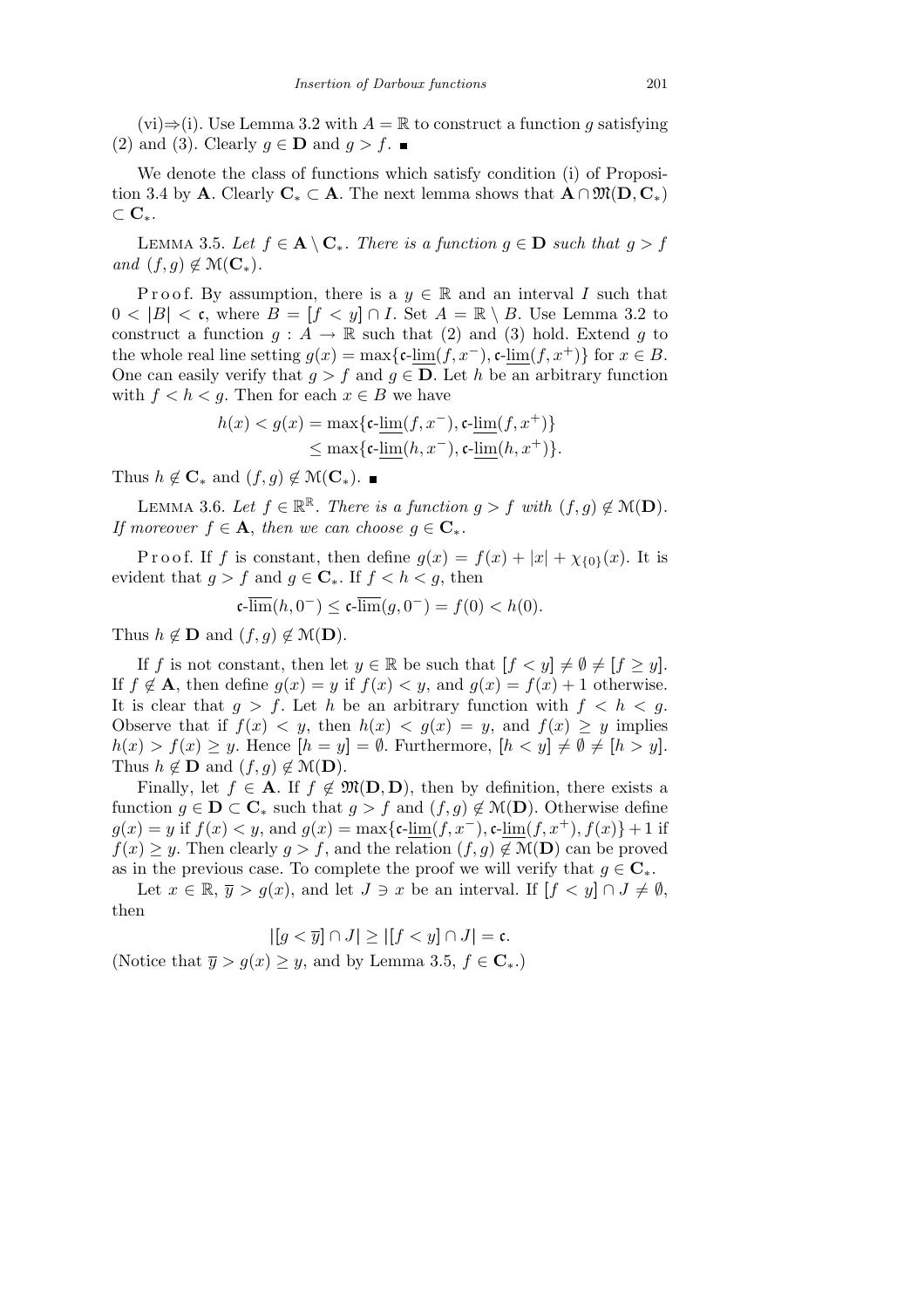In the opposite case put  $B = \{t \in \mathbb{R} : \max\{\text{c-lim}(f, t^{-}), \text{c-lim}(f, t^{+})\} > \}$  $f(t)$ . By Lemma 3.1, we have  $|B| < \mathfrak{c}$ . Observe that  $g(t) = f(t) + 1$  whenever  $t \in J \setminus B$ , and

$$
\mathfrak{c}\text{-inf}(f,J) \le \max\{\mathfrak{c}\text{-}\underline{\lim}(f,x^-),\mathfrak{c}\text{-}\underline{\lim}(f,x^+)\} \le g(x) - 1 < \overline{y} - 1.
$$
\nThus  $|[f < \overline{y} - 1] \cap J| = \mathfrak{c}$  and  $|[g < \overline{y}] \cap J| \ge |[f < \overline{y} - 1] \cap J \setminus B| = \mathfrak{c}$ .

LEMMA 3.7. Let *I'* be a closed interval and  $y \in \mathbb{R}$ . Suppose that a func*tion*  $f \in \mathbf{A}$  *is such that the sets*  $B = [f \lt y] \cap I'$  *and*  $B' = \mathbb{R} \setminus B$  *are nbcd. There exists a function*  $g \in \mathbf{C}_* \cap \mathbf{C}^*$  *such that*  $g > f$  *and*  $(f, g) \notin \mathcal{M}(\mathbf{D})$ *. If* moreover  $\max\{\mathfrak{c}\text{-lim}(f|B',x^-),\mathfrak{c}\text{-lim}(f|B',x^+)\}<\infty$  for each  $x\in B'$  (resp.  $\mathfrak{c}\text{-}\!\inf(f,B'\cap J)=y$  for every interval  $J\subset I'$  with  $B\cap J\neq\emptyset\neq B'\cap J$ , then *we can choose*  $q \in \mathbf{C}$  (*resp.*  $q \in \mathbf{D}$ ).

 $\text{Proof.}$  Put  $A = \{x \in B' : \max\{\text{c-lim}(f|B', x^{-}), \text{c-lim}(f|B', x^{+})\}$  $<\infty$ . Then by Lemma 3.1, we have  $|B' \setminus A| < \mathfrak{c}$ . So we can use Lemma 3.2 to construct a function  $g: A \to \mathbb{R}$  such that (2) and (3) hold. Extend g to the whole real line setting  $q(x) = \max\{\text{c-lim}(f, x^-), \text{c-lim}(f, x^+), f(x)\} + 1$ for  $x \in B' \setminus A$  and  $g(x) = y$  for  $x \in B$ . Then clearly  $g > f$ .

Let  $f < h < g$ . Observe that  $x \in B$  implies  $h(x) < g(x) = y$ . On the other hand, if  $x \in B' \cap I'$ , then  $h(x) > f(x) \geq y$ . Hence  $[h = y] \cap I' = \emptyset$ . Since  $B \neq \emptyset \neq B' \cap I'$ , we obtain  $h \notin \mathbf{D}$ . Thus  $(f, g) \notin \mathcal{M}(\mathbf{D})$ .

Fix an  $x \in \mathbb{R}$ . We consider three cases.

First let  $x \in B$ . Then  $\mathfrak{c}\text{-}\lim(|g - g(x)|, x^-) = \mathfrak{c}\text{-}\lim(|g - g(x)| |B, x^-) = 0$ . Similarly  $c$ -lim( $|q - q(x)|$ ,  $x^+$ ) = 0.

If *x* ∈ *A*, then by (3), c- $\lim_{x \to 0} (|g - g(x)|, x^-) =$  c- $\lim_{x \to 0} (|g - g(x)|, x^+) = 0$ .

Finally, let  $x \in B' \setminus A$ . Then  $\mathfrak{c}\text{-}\overline{\lim}(g, x^-) = \mathfrak{c}\text{-}\overline{\lim}(g, x^+) = \infty > g(x)$ . (Recall that *B<sup>'</sup>* is nbcd, so  $A \cap J \neq \emptyset$ .) On the other hand,

*•* if *x* is a left c-limit point of *B*, then c-lim $(g, x^-) \leq y \leq f(x) < g(x);$ 

• otherwise  $\mathfrak{c}\text{-lim}(|g - g(x)|, x^-) = 0$ . (We have used (3) and the fact that  $f \in \mathbf{A}$ .)

Similarly we can show that  $\mathfrak{c}\text{-lim}(g, x^+) \leq g(x)$ .

Consequently,  $g \in \mathbb{C}_* \cap \mathbb{C}^*$ . Moreover, the first additional assumption implies  $A = B'$ , whence  $g \in \mathbb{C}$ .

Now suppose that the second additional assumption holds. Then the first additional assumption holds as well, so  $A = B'$ . Let *J* be an interval. If *A* $\cap$ *J* =  $\emptyset$ , then *g*[*J*] =  $\{y\}$ . If  $B \cap J = \emptyset$ , then by (3), the set  $g[J] = g[A \cap J]$ is an interval. Finally,  $B \cap J \neq \emptyset \neq A \cap J$  yields  $c\text{-inf}(f, A \cap J) \leq y$ . Hence and by (3),  $g[J]$  is an interval with end points  $c\text{-inf}(f, A \cap J)$  and  $\infty$ . Thus *g* ∈ **D**.  $\blacksquare$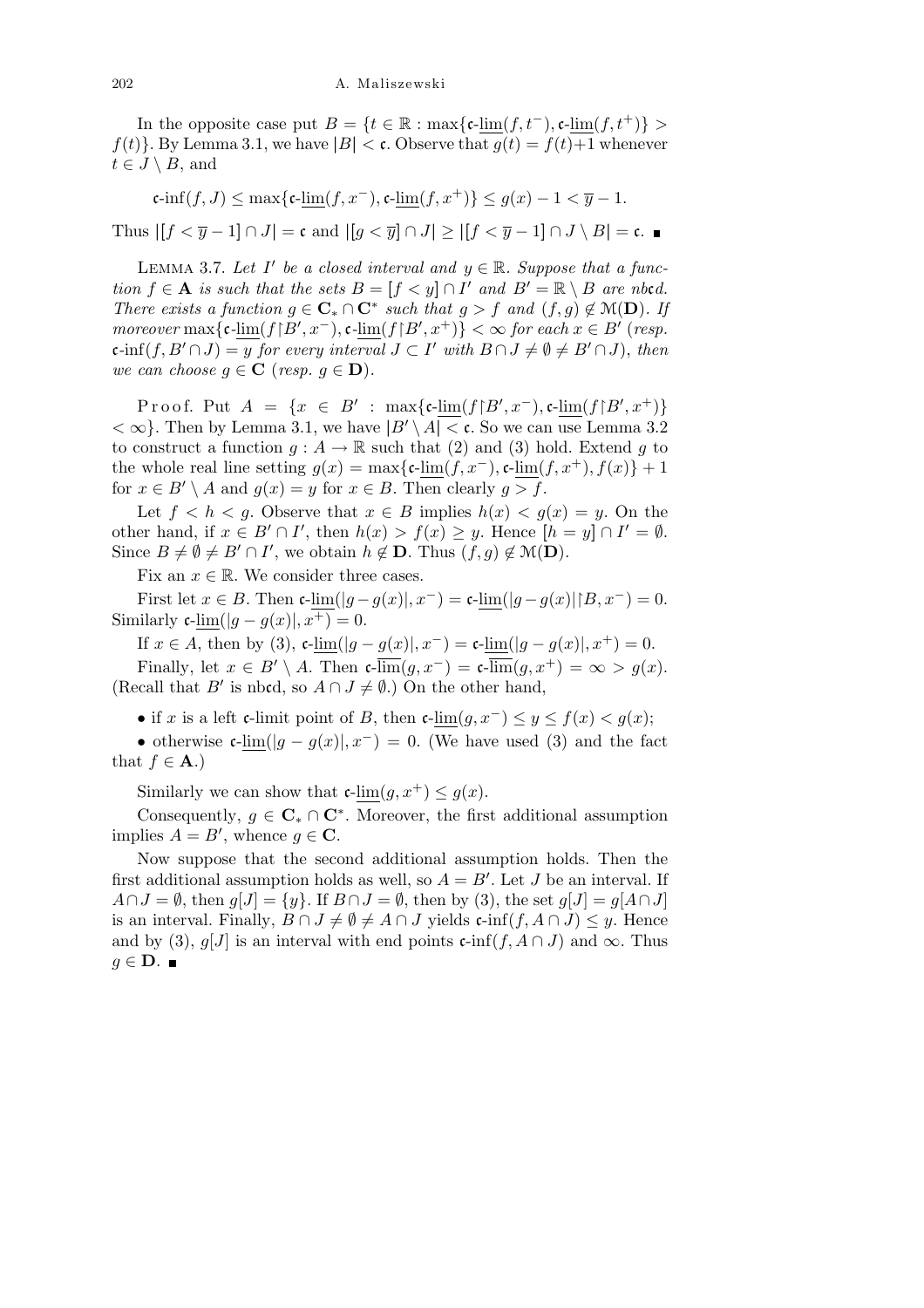LEMMA 3.8. Let f be an arbitrary function and  $g \in \mathbb{C}^*$ . Assume that  $a < \bar{a}$  and  $y \in (\min\{f(a), f(\bar{a})\}, \max\{g(a), g(\bar{a})\})$  are such that the set  $A' = [f \ge y] \cap (a, \overline{a})$  *is not nbcd. Then*  $|[f < y < g] \cap (a, \overline{a})| = c$ *.* 

P r o o f. Choose a closed interval *J* such that int  $J \subset (a, \overline{a})$ ,  $[g > y] \cap J \neq$ *Ø*, and  $| [f \ge y] ∩ J | < c$ . (If *A'* = *Ø*, then we can set *J* = [*a*, *a*].) Using the fact that  $q \in \mathbb{C}^*$  we obtain

$$
|[f < y < g] \cap (a, \overline{a})| \ge |[f < y < g] \cap J| = |[g > y] \cap J| = \mathfrak{c}.
$$

**4. Main theorems.** The next theorem follows directly from Lemma 3.6. (Notice that if  $f \notin A$ , then by Proposition 3.4,  $f \in \mathfrak{M}(\mathbf{C}_*, \mathbf{D})$  vacuously.)

THEOREM 4.1. (a)  $\mathcal{P}(\mathbb{R}^{\mathbb{R}}) = \mathfrak{M}(\mathbb{R}^{\mathbb{R}}, \mathbf{D}) = \emptyset$ .  $P(\mathbf{C}_*) = \mathfrak{M}(\mathbf{C}_*, \mathbf{D}) = \mathbb{R}^{\mathbb{R}} \setminus \mathbf{A}.$ 

THEOREM 4.2. For every function  $f \in \mathbf{A}$  the following are equivalent:

 $(i)$   $f \in \mathfrak{M}(\mathbf{C}_* \cap \mathbf{C}^*, \mathbf{D});$ 

(ii) *for every open interval I* and  $y \in \mathbb{R}$ , *if the set*  $[f \geq y] \cap I$  *is nbcd*, *then*  $\text{cl } I \subset [f \geq y]$ ;

- (iii)  $f \in \mathcal{P}(\mathbf{C}^*)$ ;
- (iv)  $f \in \mathcal{P}(\mathbf{C}_* \cap \mathbf{C}^*)$ ;
- $(v)$   $f \in \mathfrak{M}(\mathbf{C}^*, \mathbf{D})$ .

P r o o f. The implications (iii)*⇒*(v) and (iv)*⇒*(i) follow from Theorem 2.1, and (iii) $\Rightarrow$ (iv) and (v) $\Rightarrow$ (i) are evident.

(i) $\Rightarrow$ (ii). Assume that (ii) fails. There exist an open interval *I* and *y*  $\in \mathbb{R}$ such that  $[f \geq y] \cap I$  is nbcd and  $[f < y] \cap c$   $I \neq \emptyset$ . By Lemma 3.5, if  $f \notin \mathbb{C}_*$ , then  $f \notin \mathfrak{M}(\mathbf{C}_* \cap \mathbf{C}^*, \mathbf{D})$ . So suppose  $f \in \mathbf{C}_*$ . Then  $[f < y] \cap I$  is nbcd. Consequently, there is a closed interval  $I' \subset I$  such that fr  $I' \subset [f \geq y]$  and  $[f < y] \cap I' \neq \emptyset$ . By Lemma 3.7, we obtain  $f \notin \mathfrak{M}(\mathbf{C}_* \cap \mathbf{C}^*, \mathbf{D})$ .

(ii)⇒(iii). Take a *g* ∈ **C**<sup>\*</sup> with *g > f*, *a* <  $\overline{a}$ , and *y* ∈ (min{*f*(*a*)*, f*( $\overline{a}$ )}*,*  $\max\{g(a),g(\overline{a})\}\)$ . Put  $A'=[f\geq y]\cap(a,\overline{a})$ . We have  $[f < y]\cap[a,\overline{a}] \neq \emptyset$ , so by (ii), the set *A'* is not nbcd. Thus by Lemma 3.8, we get  $||f|| < y$ *g* $|o(a, \overline{a})|$  = c. Consequently,  $(f, g)$  ∈ P. ■

THEOREM 4.3. For every function  $f \in \mathbf{A}$  the following are equivalent:

 $(i)$   $f \in \mathfrak{M}(\mathbf{C}, \mathbf{D})$ ;

(ii) *for every open interval I* and  $y \in \mathbb{R}$ , *if the set*  $A' = [f \ge y] \cap I$  *is* nbcd, then either  $\text{cl } I \subset [f \geq y]$  or  $\max\{\mathfrak{c}\text{-lim}(f[A', x^{-}), \mathfrak{c}\text{-lim}(f[A', x^{+})\}$  $\infty$  *for some x* ∈ *A*<sup> $\prime$ </sup>;

(iii)  $f \in \mathcal{P}(\mathbf{C})$ .

P r o o f. The implication (iii) $\Rightarrow$ (i) follows from Theorem 2.1.

(i) $\Rightarrow$ (ii). Assume that (ii) fails. There exist an open interval *I* and *y* ∈ R such that the set  $A' = [f \ge y] \cap I$  is nbcd,  $[f < y] \cap cI \ne \emptyset$ , and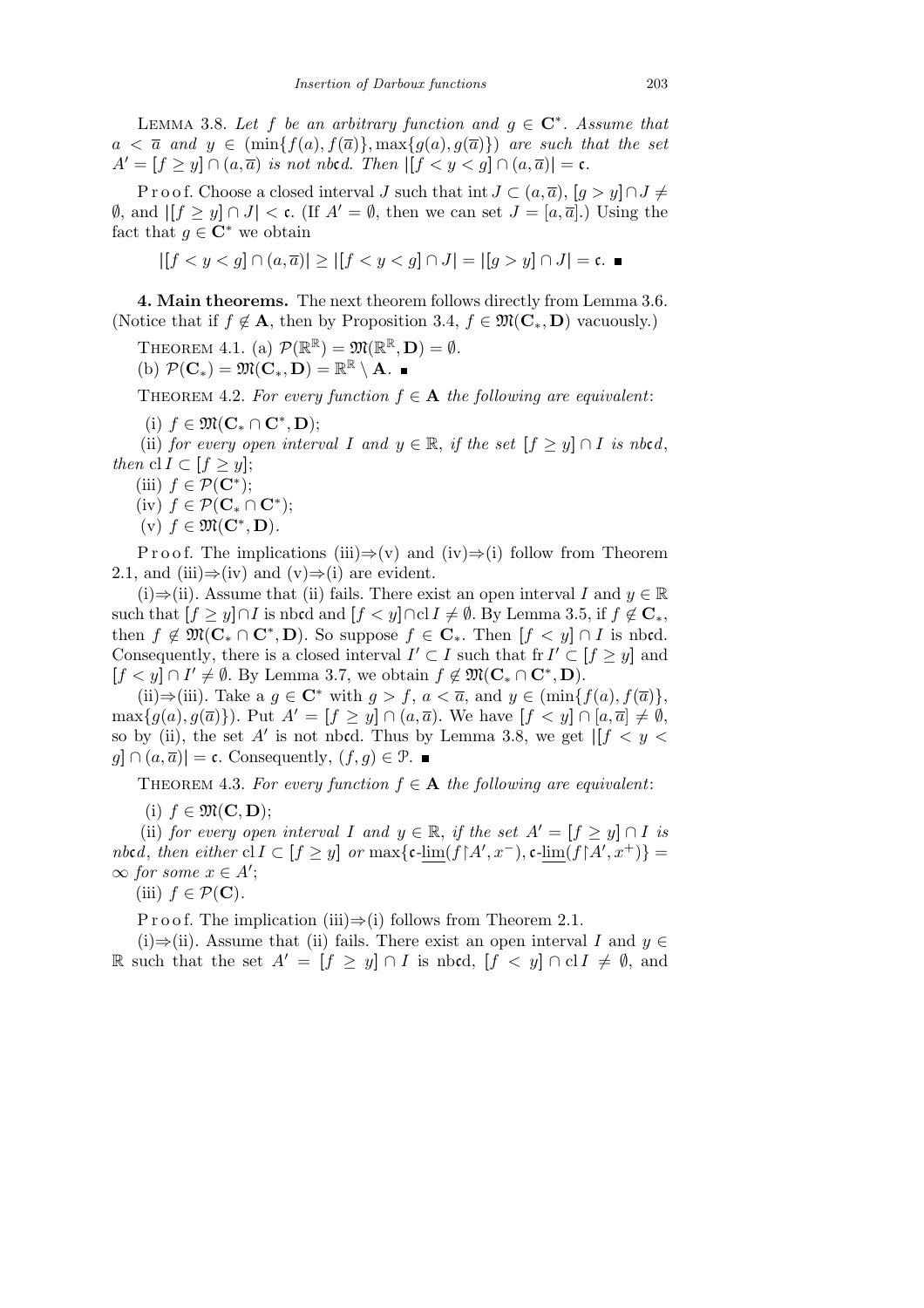$\max{\{\mathfrak{c}\text{-}\lim(f,x^-),\mathfrak{c}\text{-}\lim(f,x^+)\}} < \infty$  for each  $x \in A'$ . By Lemma 3.5, if  $f \notin \mathbf{C}_*$ , then  $f \notin \mathfrak{M}(\mathbf{C}, \mathbf{D})$ . So suppose  $f \in \mathbf{C}_*$ . Then  $[f < y] \cap I$  is nbcd. Consequently, there is a closed interval  $I' \subset I$  such that fr  $I' \subset [f \geq y]$  and  $[f < y] \cap I' \neq \emptyset$ . By Lemma 3.7, we obtain  $f \notin \mathfrak{M}(\mathbf{C}, \mathbf{D})$ .

(ii) $\Rightarrow$ (i). Take a *q*  $\in$  **C** with *q*  $> f$ , *a*  $\lt$   $\bar{a}$ , and *y*  $\in$  (min $\{f(a), f(\bar{a})\}$ ),  $\max\{g(a), g(\overline{a})\}\)$ . If  $A' = [f \geq y] \cap (a, \overline{a})$  is not nbcd, then  $|[f < y < g] \cap (a, \overline{a})$  $(a,\overline{a})$  = c. (We use Lemma 3.8.) In the opposite case notice that  $[f < y]$   $\cap$  $[a, \overline{a}] \neq \emptyset$ . So by (ii), there exists an  $x \in A'$  such that max{ $c$ -lim( $f \upharpoonright A', x^-$ ),  $\{\sin(f(A', x^+)\} = \infty$ . Let  $\overline{y} > g(x)$ . Choose a closed interval  $J \subset (a, \overline{a})$ such that  $x \in J$  and  $|y \le f < \overline{y}| \cap J| < c$ . Since  $y \le f(x) < g(x) < \overline{y}$ and  $g \in \mathbf{C}$ , we have

 $|[f < y < g] \cap (a, \overline{a})| \ge |[f < y < g] \cap J| \ge |[y < g < \overline{y}] \cap J \setminus [y \le f < \overline{y}]| = \mathfrak{c}.$ Consequently,  $(f, q) \in \mathcal{P}$ .

THEOREM 4.4. For every function  $f \in \mathbf{A}$  the following are equivalent:

 $(i)$   $f \in \mathfrak{M}(\mathbf{D}, \mathbf{D});$ 

(ii) *for every open interval I* and  $y \in \mathbb{R}$ , *if the set*  $A' = [f \ge y] \cap I$ *is nbcd, then either*  $cl I \subset [f \geq y]$  *or there is an interval*  $J \subset I$  *such that*  $A' \cap J \neq \emptyset$ ,  $|J \setminus A'| = \mathfrak{c}$ , and  $\mathfrak{c}$ *-*inf $(f, A' \cap J) > y$ ;

- (iii)  $f \in \mathcal{P}(\mathbf{U});$
- (iv)  $f \in \mathcal{P}(\mathbf{D});$
- $(v)$   $f \in \mathfrak{M}(\mathbf{U}, \mathbf{D})$ .

P r o o f. The implications (iii)*⇒*(v) and (iv)*⇒*(i) follow from Theorem 2.1, and (iii) $\Rightarrow$ (iv) and (v) $\Rightarrow$ (i) are evident.

(i) $\Rightarrow$ (ii). Assume that (ii) fails. There are an open interval *I* and *y*  $\in \mathbb{R}$ such that the set  $A' = [f \ge y] \cap I$  is nbcd,  $[f < y] \cap cI \ne \emptyset$ , and for each interval *J* ⊂ *I* if  $A' \cap J \neq \emptyset$  and  $|J \setminus A'| = \mathfrak{c}$ , then  $\mathfrak{c}\text{-inf}(f, A' \cap J) = y$ . By Lemma 3.5, if  $f \notin \mathbb{C}_*$ , then  $f \notin \mathfrak{M}(\mathbf{D}, \mathbf{D})$ . So suppose  $f \in \mathbb{C}_*$ . Then  $[f < y] \cap I$  is nbcd. Consequently, there is a closed interval  $I' \subset I$  such that  $\text{fr } I' \subset [f \geq y] \text{ and } [f < y] \cap I' \neq \emptyset.$  By Lemma 3.7, we obtain  $f \notin \mathfrak{M}(\mathbf{D}, \mathbf{D})$ .

(ii)⇒(iii). Take a *g* ∈ **U** with *g > f, a <*  $\overline{a}$ *,* and *y* ∈ (min{*f*(*a*)*,f*( $\overline{a}$ )}*,*  $\max\{g(a), g(\overline{a})\}\)$ . If the set  $A' = [f \geq y] \cap (a, \overline{a})$  is not nbcd, then  $\left| [f \leq y] \right|$  $y < g | \cap (a, \overline{a}) | = \mathfrak{c}$ . (We use Lemma 3.8.) In the opposite case notice that  $[f < y] \cap [a, \overline{a}] \neq \emptyset$ . By (ii), there is an interval  $J \subset (a, \overline{a})$  such that  $A' \cap J \neq \emptyset$ ,  $|J \setminus A'| = \mathfrak{c}$ , and  $\overline{y} = \mathfrak{c}\text{-}\inf(f, A' \cap J) > y$ . If  $J \subset [g > y]$ , then

$$
|[f < y < g] \cap (a, \overline{a})| \ge |[f < y] \cap J| = |J \setminus A'| = \mathfrak{c}.
$$

In the opposite case observe that  $[g > \overline{y}] \cap J \supset [f \ge \overline{y}] \cap J \ne \emptyset$ . So, since *g* ∈ **U**, we obtain  $| [y < q < \overline{y} ] \cap J |$  = c. Thus

 $| [f < y < g] \cap (a, \overline{a}) | \geq | [f < y < g] \cap J | \geq | [y < g < \overline{y}] \cap J \setminus [y \leq f < \overline{y}] | = \mathfrak{c}.$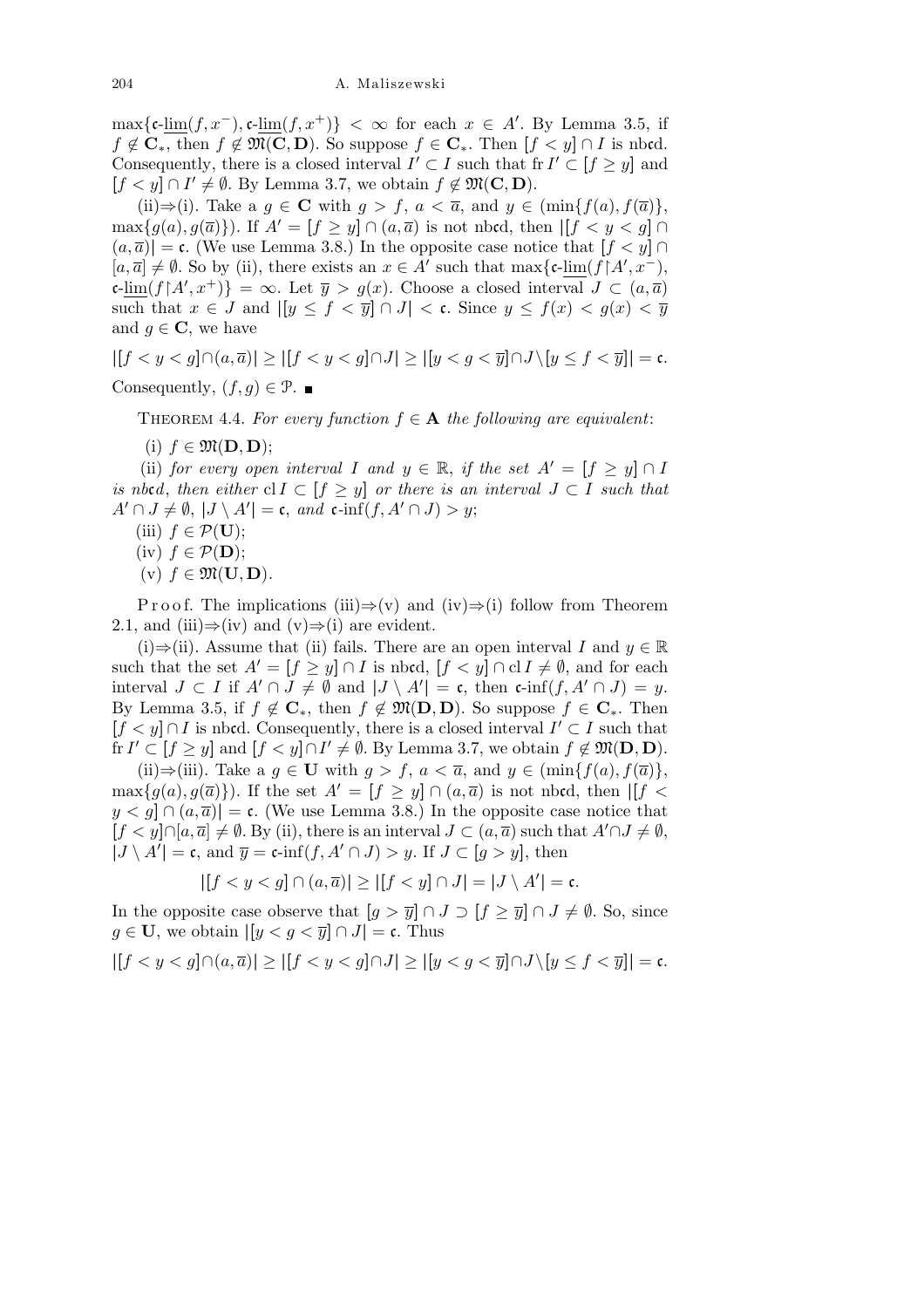(We have used the fact that  $|y \leq f \leq \overline{y}| \cap J| \leq \mathfrak{c}$ .) Consequently,  $(f, g)$ *∈* P.

REMARK 4.1. By Theorem 4.1 and (1), we have

$$
\mathbb{R}^\mathbb{R}\setminus \mathbf{A}=\mathfrak{M}(\mathbf{C}_*,\mathbf{D})=\mathfrak{M}(\mathbf{C}_*\cap \mathbf{C}^*,\mathbf{D})\setminus \mathbf{A}\\\phantom{\mathfrak{M}(\mathbf{C}_*)}=\mathfrak{M}(\mathbf{C},\mathbf{D})\setminus \mathbf{A}=\mathfrak{M}(\mathbf{U},\mathbf{D})\setminus \mathbf{A}=\mathfrak{M}(\mathbf{D},\mathbf{D})\setminus \mathbf{A}.
$$

On the other hand, by Lemmas 3.5 and 3.3, and Proposition 3.4, we obtain

(4) 
$$
\mathfrak{M}(\mathbf{C}^*, \mathbf{D}) = \mathfrak{M}(\mathbf{C}_* \cap \mathbf{C}^*, \mathbf{D}) \cap \mathbf{A} \subset \mathfrak{M}(\mathbf{C}, \mathbf{D}) \cap \mathbf{A} \subset \mathfrak{M}(\mathbf{U}, \mathbf{D}) \cap \mathbf{A} = \mathfrak{M}(\mathbf{D}, \mathbf{D}) \cap \mathbf{A} \subset \mathbf{C}_*.
$$

We will show later that the above inclusions are proper. (See Examples 5.1–5.3.)

THEOREM 4.5. *If*  $\mathfrak{A} \in \{D, \mathbf{U}, \mathbf{C}, \mathbf{C_*} \cap \mathbf{C^*}, \mathbf{C^*}\}\$ , then  $\mathfrak{A} \cap \mathfrak{M}(\mathfrak{A}, \mathbf{D}) = \mathbf{D} \cap \mathfrak{M}(\mathbf{C}^*, \mathbf{D}).$ 

Proof. By (4) and Proposition 3.4, we obtain  $\mathfrak{A} \subset \mathbf{A}$ . Let  $f \in \mathfrak{A} \setminus \mathbf{D}$ . There is an open interval *I* such that  $[f > y] \cap \text{cl } I \neq \emptyset \neq [f < y] \cap \text{cl } I$  and  $[f = y] \cap I = \emptyset$ . Put  $A' = [f > y] \cap I = [f \ge y] \cap I$ .

• If  $f \in \mathbb{C}^*$ , then *A'* is nbcd. Thus  $f \notin \mathfrak{M}(\mathbb{C}^*, \mathbb{D}) = \mathfrak{M}(\mathbb{C}_* \cap \mathbb{C}^*, \mathbb{D}) \cap \mathbb{A}$ . (See Theorem 4.2.)

• If  $f \in \mathbf{C}$ , then moreover  $\max\{\mathfrak{c}\text{-}\lim(f|A',x^{-}),\mathfrak{c}\text{-}\lim(f|A',x^{+})\}\leq$  $f(x) < \infty$  for each  $x \in A'$ . Thus  $f \notin \mathfrak{M}(\mathbf{C}, \mathbf{D})$ . (See Theorem 4.3.)

It follows that  $\mathbf{C}^* \cap \mathfrak{M}(\mathbf{C}^*, \mathbf{D}) \subset \mathbf{D}$  and  $\mathfrak{A} \cap \mathfrak{M}(\mathfrak{A}, \mathbf{D}) \subset \mathbf{U}$ .

Now let  $f \in U \setminus \mathfrak{M}(\mathbb{C}^*, \mathbb{D})$ . By Theorem 4.2, there are an open interval *I* and  $y \in \mathbb{R}$  such that the set  $A' = [f \ge y] \cap I$  is nbcd and  $[f < y] \cap cI$   $I \ne \emptyset$ . Since  $f \in U$ , for each interval  $J \subset I$  if  $A' \cap J \neq \emptyset$  and  $|[f < y] \cap J| = \mathfrak{c}$ , then  $\mathfrak{c}\text{-}\inf(f, A' \cap J) = y$ . Thus  $f \notin \mathfrak{M}(\mathbf{D}, \mathbf{D})$ . (See Theorem 4.4.) By (1), (4), and the first part of the proof, we obtain

$$
\mathfrak{A}\cap\mathfrak{M}(\mathfrak{A},D)\subset U\cap\mathfrak{M}(\mathfrak{A},D)\subset U\cap\mathfrak{M}(D,D)\subset U\cap\mathfrak{M}(\mathbf{C}^*,D)\\ \subset\mathbf{C}^*\cap\mathfrak{M}(\mathbf{C}^*,D)\subset D\cap\mathfrak{M}(\mathbf{C}^*,D)\subset\mathfrak{A}\cap\mathfrak{M}(\mathfrak{A},D).\ \blacksquare
$$

The next theorem is a generalization of Theorem 2.3.

THEOREM 4.6. Let  $f \in \mathbb{C}_*$  be such that for each  $y \in \mathbb{R}$  the set  $[f < y]$ *is ambiguous, i.e., it is both an*  $F_{\sigma}$  *and a*  $G_{\delta}$  *set. Then*  $f \in \mathcal{P}(\mathbb{C}^*)$ *. In particular*, *every upper semicontinuous function belongs to*  $\mathcal{P}(\mathbf{C}^*)$ .

P r o o f. Take an open interval *I* and  $y \in \mathbb{R}$  such that the sets  $A' = \{f \geq 0\}$ *y* $\vert f \vert < y \vert \cap c$ *I* **are nonempty. Since**  $f \in \mathbb{C}_*$ **, the set**  $B = [f \vert < y \vert \cap I$ is nbcd. Observe that  $A'$  and  $B$  are disjoint nonempty ambiguous sets, and  $A' \cup B = I$ . So by [16, Lemma 7], *A'* is not nbcd. By Theorem 4.2,  $f \in$ *P*(**C***<sup>∗</sup>* ).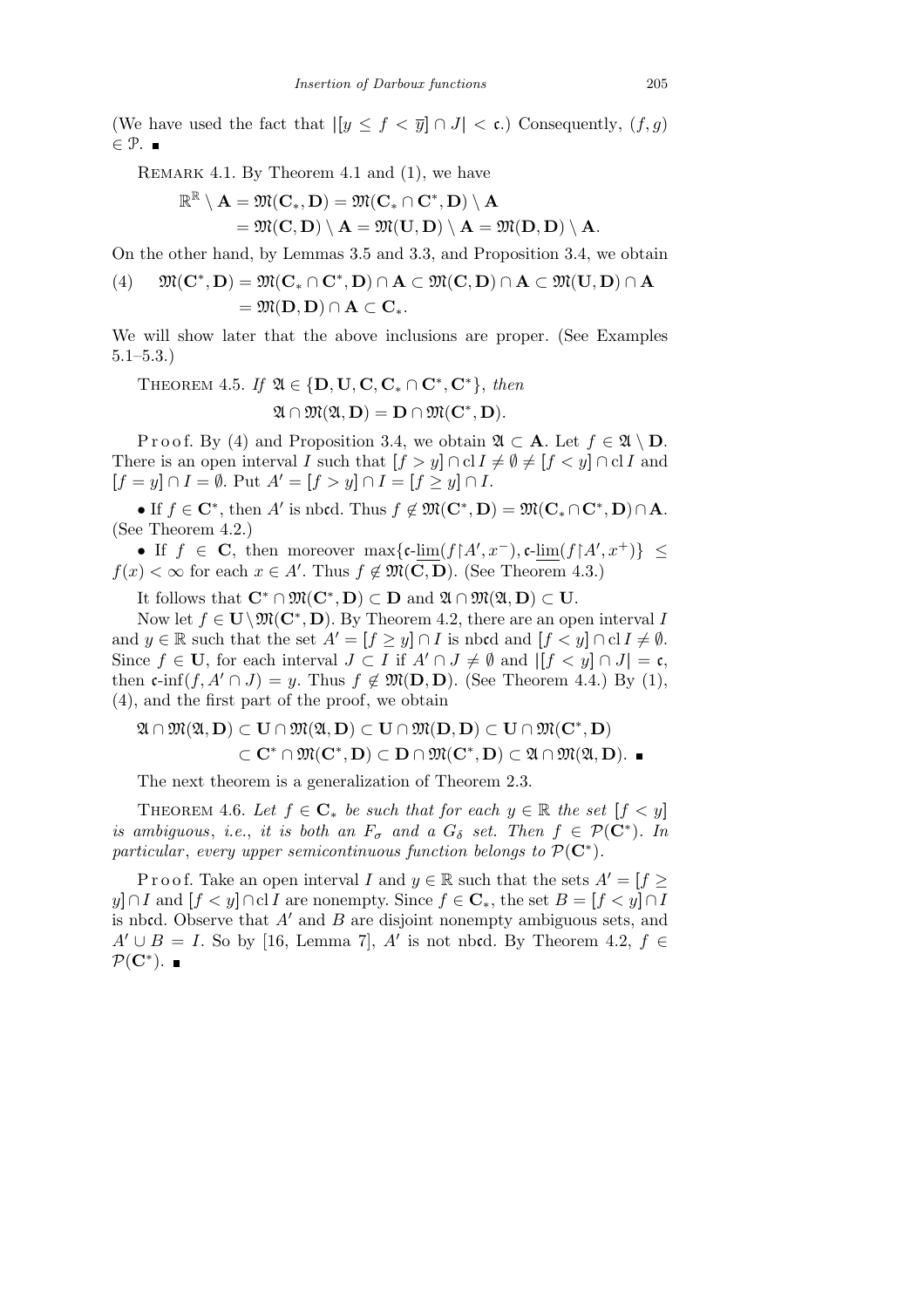## **5. Examples**

 $\mathbb{E}$ XAMPLE 5.1.  $\mathbf{C}_* \cap \mathbf{C}^* \cap \mathbf{B}_2 \cap \mathfrak{M}(\mathbf{C}, \mathbf{D}) \setminus \mathfrak{M}(\mathbf{C}_* \cap \mathbf{C}^*, \mathbf{D}) \neq \emptyset.$ 

*Construction*. Use the Baire Category Theorem to construct a family,  ${F_n : n \in \mathbb{N}}$ , consisting of pairwise disjoint nonempty nowhere dense perfect sets, such that for each interval *I* there is an  $n \in \mathbb{N}$  with  $F_n \subset I$ . Define  $f(x) = n$  if  $x \in F_n$  for some  $n \in \mathbb{N}$ , and  $f(x) = 0$  otherwise. Then clearly  $f \in \mathbf{B}_2$ . Moreover, for each  $x \in \mathbb{R}$  we have

$$
\mathfrak{c}\text{-}\underline{\lim}(f,x^-)=\mathfrak{c}\text{-}\underline{\lim}(f,x^+)=0
$$

Thus  $f \in \mathbf{C}_* \cap \mathbf{C}^*$ .

Take an open interval *I* and  $y \in \mathbb{R}$  such that the set  $A' = [f \ge y] \cap I$  is nbcd and  $[f < y] \cap cI$   $I \neq \emptyset$ . There is an  $n \geq y$  with  $F_n \subset I$ . Choose an  $x \in F_n$ which is not a left limit point of  $F_n$ . Notice that  $y > 0$ , so for each  $\overline{y} > y$ and each sufficiently small  $\delta > 0$  we have  $[y \le f < \overline{y}] \cap (x - \delta, x) = \emptyset$ . Thus  $\mathfrak{c}\text{-}\lim(f \upharpoonright A', x^-) = \infty$ . By Theorem 4.3, we obtain  $f \in \mathfrak{M}(\mathbf{C}, \mathbf{D})$ .

Finally, observe that  $[f \geq 1] \cap (0,1)$  is nbcd, and  $[f < 1] \cap [0,1] \neq \emptyset$ . So by Theorem 4.2,  $f \notin \mathfrak{M}(\mathbf{C}_* \cap \mathbf{C}^*, \mathbf{D})$ .

 $\text{EXAMPLE 5.2. } \mathbf{C} \cap \mathbf{B}_2 \cap \mathfrak{M}(\mathbf{D}, \mathbf{D}) \setminus \mathfrak{M}(\mathbf{C}, \mathbf{D}) \neq \emptyset.$ 

*Construction*. Let  $F \subset \mathbb{R} \setminus \{-\pi/4, \pi/4\}$  be an  $F_{\sigma}$  set such that  $|F \cap I|$  =  $|I \setminus F| = \mathfrak{c}$  for each interval *I*. (Cf. Example 5.1.) Define  $f(x) = |\arctan x|$  $\chi_F(x)$ . Clearly  $f \in \mathbb{C} \cap \mathbb{B}_2$ . Using Theorem 4.4, one can easily show that  $f \in \mathfrak{M}(\mathbf{D}, \mathbf{D})$ . Moreover,  $[f \geq 1] \cap (0, 1)$  is nbcd, and  $[f < 1] \cap [0, 1] \neq \emptyset$ . Since *f* is bounded, Theorem 4.3 yields  $f \notin \mathfrak{M}(\mathbf{C}, \mathbf{D})$ . ■

 $\mathbb{E}$ XAMPLE 5.3.  $\mathbf{C} \cap \mathcal{P}(\mathbf{C}^* \cap \mathbf{B}) \setminus \mathfrak{M}(\mathbf{D}, \mathbf{D}) \neq \emptyset$ .

*Construction*. Let *B* be a *Bernstein set* (i.e., a totally imperfect set whose complement is also totally imperfect) and  $f = \chi_B$ . It is clear that  $f \in \mathbb{C}$ . Notice that  $[f \geq 1] \cap (0,1)$  is nbcd, and  $[f < 1] \cap [0,1] \neq \emptyset$ . Since  $f \leq 1$ , Theorem 4.4 shows that  $f \notin \mathfrak{M}(\mathbf{D}, \mathbf{D})$ .

Take a  $g \in \mathbb{C}^* \cap \mathbb{B}$  with  $g > f$ . First observe that  $[g \leq 1]$  is at most countable. Indeed, otherwise there is a nonempty perfect set  $K \subset [g \leq 1]$ . Then  $K \cap B \neq \emptyset$  and  $g(x) \leq 1 = f(x)$  for each  $x \in K \cap B$ , an impossibility.

Let  $a < \overline{a}$  and  $y \in (\min\{f(a), f(\overline{a})\}, \max\{g(a), g(\overline{a})\})$ . Clearly  $y > 0$ . If  $y \leq 1$ , then  $|[f < y < g] \cap (a, \overline{a})| \geq |[f = 0] \cap (a, \overline{a}) \setminus [g \leq 1]| = \mathfrak{c}$ , and in the opposite case |**[***f < y < g***]** *∩* (*a, a*)| = |**[***g > y***]** *∩* (*a, a*)| = c. Consequently, *f* ∈  $\mathcal{P}(\mathbf{C}^* \cap \mathbf{B})$ . ■

The above example suggests the following problem.

PROBLEM 5.1. Let  $\mathfrak{A} \in \{D, \mathbf{U}, \mathbf{C}, \mathbf{C}_*, \mathbf{C}^*, \mathbf{C}_*, \mathbf{C}^*, \mathbb{R}^{\mathbb{R}}\}$ . Characterize the classes  $\mathcal{P}(\mathfrak{A} \cap \mathbf{B})$  and  $\mathfrak{M}(\mathfrak{A} \cap \mathbf{B}, \mathbf{D})$ .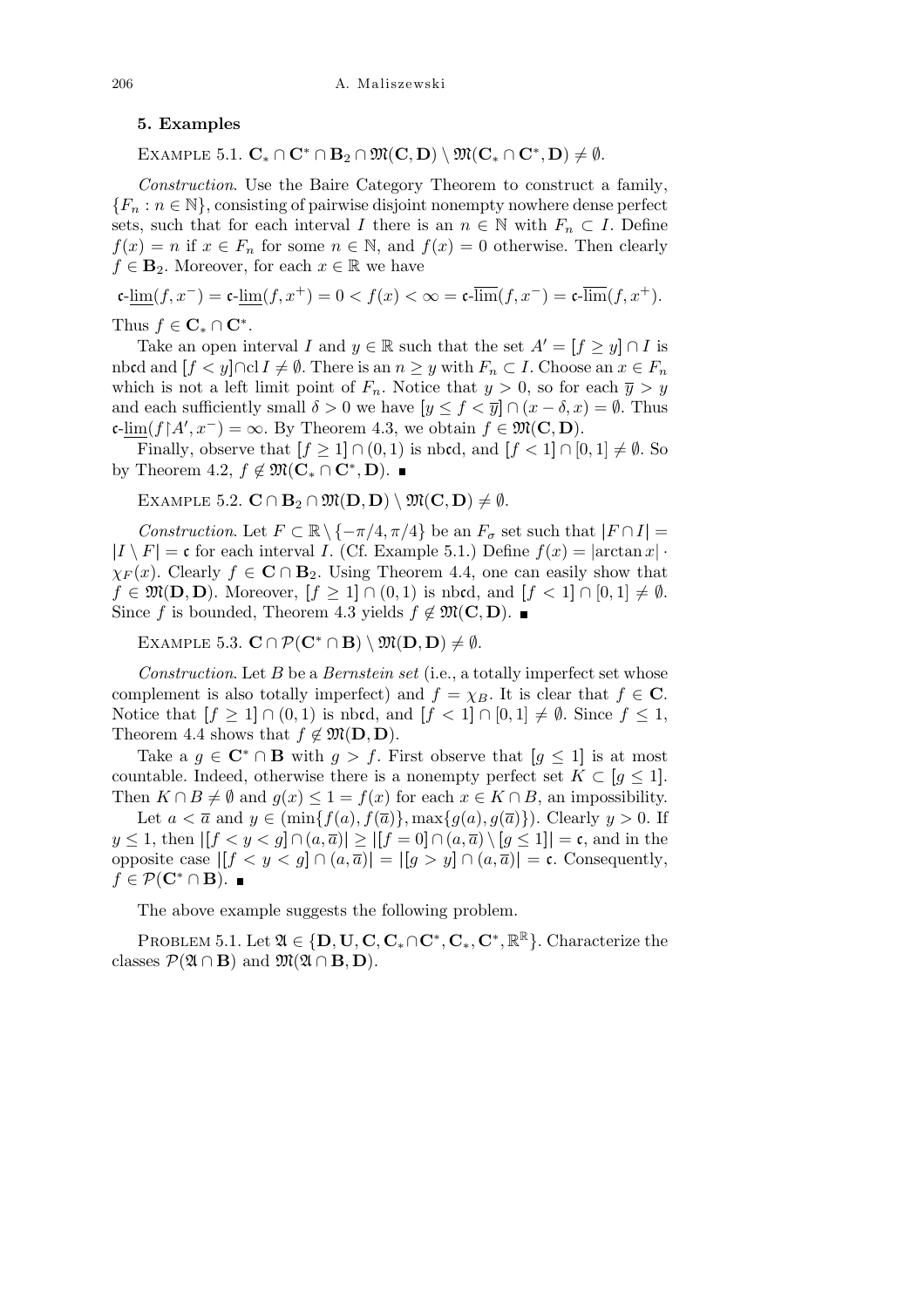In the next example we will need several new notions. Let  $h \in \mathbb{R}^{\mathbb{R}}$ . We say that *h* is a *strong Świątkowski function* [11] if whenever  $a < \overline{a}$ and *y* is a number between  $h(a)$  and  $h(\overline{a})$ , there is an  $x \in C_h \cap (a, \overline{a})$ with  $h(x) = y$ . (Clearly strong Świątkowski functions are both Darboux and quasi-continuous in the sense of Kempisty [9].) We say that *h* satisfies *Banach's condition*  $T_2$  (see [2]) if the set  $\{y \in \mathbb{R} : |[h = y]| > \aleph_0\}$  has Lebesgue measure zero. We say that *h* is a *honorary Baire class two function*  $[1]$  if  $|[h \neq \overline{h}]| \leq \aleph_0$  for some  $\overline{h} \in \mathbf{B}_1$ . Finally, h is *almost continuous* in the sense of Stallings [15] if every open set  $V \subset \mathbb{R}^2$  containing the graph of *h* contains the graph of some continuous function as well. Recall that almost continuous functions have the Darboux property, and that the converse is not true [15]. Moreover, in Baire class one these two notions coincide [3].

T. Natkaniec showed in 1992 that there are almost continuous functions *f* and *g* such that  $f < g$  and  $(f, g) \notin \mathcal{M}(\mathbf{D})$  [14, Example 1.8.1]. (See also [13].) Example 5.4 generalizes this result as well as many results mentioned in Section 2.

Example 5.4. Let *C* be the Cantor ternary set. There are bounded functions *f* and *g* satisfying the following conditions:

• *f* is nonpositive,  $\mathcal{D}_f$  is a countable subset of *C* (so  $f \in \mathbf{B}_1$ ), *f* is strong Świątkowski, and it satisfies Banach's condition *T*2;

• *g* is nonnegative,  $\mathcal{D}_g = C$ , *g* is a honorary Baire class two function, it is almost continuous, strong Świątkowski, and satisfies Banach's condition *T*2; •  $f < g$  and  $(f, g) \notin \mathcal{M}(\mathbf{D})$ .

*Construction*. Let  $\mathcal{I} = \{I_n : n \in \mathbb{N}\}\$ and  $\mathcal{J} = \{J_k : k \in \mathbb{N}\}\$ be families of components of  $[0,1] \setminus C$  such that

(5) 
$$
\left(\operatorname{cl}\bigcup\mathfrak{I}\right)\cap\left(\operatorname{cl}\bigcup\mathfrak{J}\right)=C.
$$

Let  $\mathcal{I}_0 = \emptyset$ . We will construct a sequence,  $\{\mathcal{I}_n : n \in \mathbb{N}\}$ , such that for each *n* the following conditions hold:

(a) I*n−*<sup>1</sup> *⊂* I*<sup>n</sup> ⊂* I; S (b) cl  $\bigcup_{n=1}^{\infty} \bigcup_{i \in \mathcal{I}_n} \mathcal{I}_i$  cl *I*;<br>
(c) if  $I \in \mathcal{I}_{n-1}$  and  $x \in \text{fr } I$ , then  $x \in \text{cl}(\bigcup \mathcal{I}_n \setminus I)$ ; (d)  $I_n \in \mathcal{I}_n$ .

Let  $n \in \mathbb{N}$  and suppose that we have already defined families  $\mathcal{I}_0, \ldots, \mathcal{I}_{n-1}$ so that the above conditions hold. Define  $\mathbf{r}$ 

We conditions that: Define  

$$
B = \bigcup_{I \in \mathfrak{I}_{n-1} \cup \{I_n\}} \Big( (\text{fr } I) \setminus \text{cl } \Big( \bigcup \mathfrak{I}_{n-1} \setminus I \Big) \Big).
$$

Clearly  $|B| \leq \aleph_0$ . Let  $B = \{x_p : p < r\}$ , where  $r \in \mathbb{N} \cup \{\infty\}$ . For each  $p < r$ use (5) to choose a monotone sequence of intervals,  ${I_{p,m}: m \in \mathbb{N} \subset \mathcal{I}}$ ,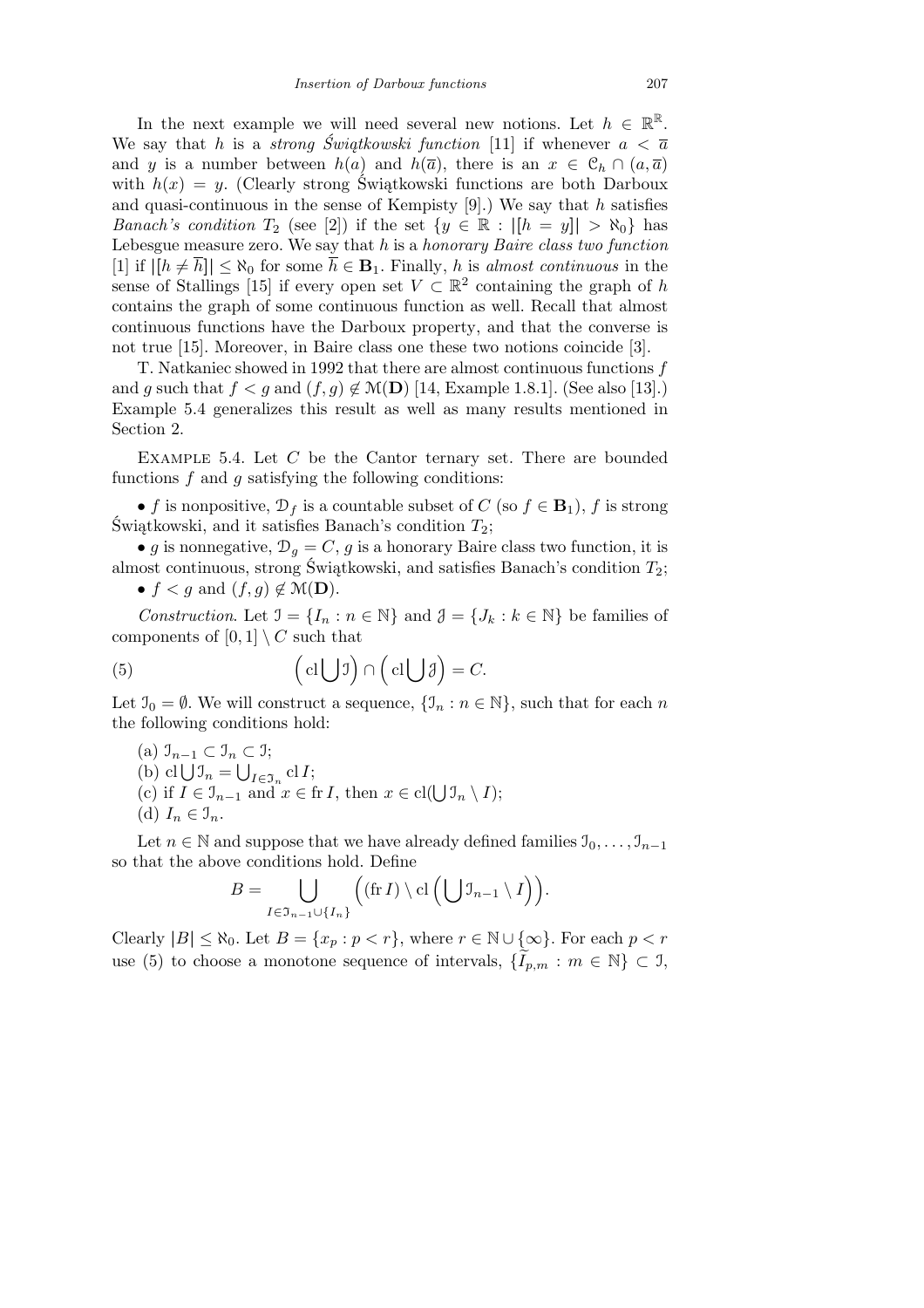converging to  $x_p$  and such that  $\bigcup_{m \in \mathbb{N}} \widetilde{I}_{p,m} \subset (x_p - p^{-1}, x_p + p^{-1})$ . Finally, define  $\mathcal{I}_n = \mathcal{I}_{n-1} \cup \{I_n\} \cup \bigcup_{p < r} \{\widetilde{I}_{p,m} : m \in \mathbb{N}\}\)$ . One can easily verify that conditions  $(a)$ – $(d)$  are satisfied.

For each  $n \in \mathbb{N}$  and each  $I \in \mathcal{I}_n$  let  $f_{n,I} : \text{cl } I \to [-2^{1-n}, -2^{-n}]$  be a continuous surjection such that  $f_{n,I}$  [fr *I*] = { $-2^{-n}$ } and  $|f_{n,I}^{-1}(y)| \le 2$  for each  $y \in \mathbb{R}$ . Similarly, for each  $k \in \mathbb{N}$  let  $g_k : cl J_k \to [k^{-1}, 1]$  be a continuous surjection such that  $g_k$ [fr  $J_k$ ] = {1} and  $|g_k^{-1}(y)| \le 2$  for each  $y \in \mathbb{R}$ . Define functions *f* and *g* as follows:

$$
f(x) = \begin{cases} f_{n,I}(x) & \text{if } x \in \text{cl } I, I \in \mathcal{I}_n, n \in \mathbb{N}, \\ 0 & \text{otherwise}, \end{cases}
$$

$$
g(x) = \begin{cases} g_k(x) & \text{if } x \in \text{cl } J_k, k \in \mathbb{N}, \\ 0 & \text{if } x \in \bigcup_{I \in \mathcal{I}} \text{cl } I, \\ 1 & \text{otherwise}. \end{cases}
$$

It is clear that  $f < g$  and  $f \leq 0 \leq g$ ,  $\mathcal{D}_f =$  $I \in \mathcal{T}$  fr  $I \subset C$ ,  $\mathcal{D}_g = C$ , and both *f* and *g* are strong Świątkowski. Moreover,  $\{y \in \mathbb{R} : |[f = y]| > \aleph_0\} = \{0\}$ and  $\{y \in \mathbb{R} : |[g = y]| > \aleph_0\} = \{0, 1\}$ . Thus both *f* and *g* satisfy Banach's condition  $T_2$ .

Define  $\overline{g}(x) = g(x)$  if  $x \in \mathbb{R} \setminus C$ , and  $g(x) = 1$  if  $x \in C$ . Then  $\overline{g} \in \mathbf{B}_1$ and  $| [g \neq \overline{g}] | = \aleph_0$ . So *g* is a honorary Baire class two function.

Let  $f < h < g$ . Then both  $[h < 0]$  and  $[h > 0]$  are nonempty, and  $[h = 0] = \emptyset$ . Thus  $h \notin \mathbf{D}$  and  $(f, g) \notin \mathcal{M}(\mathbf{D})$ .

Finally, we prove that *g* is almost continuous. Let  $V \subset \mathbb{R}^2$  be an open set which contains the graph of *g*. Let *S* denote the set of all  $x \in \mathbb{R}$  such that for every  $t \in (-\infty, x) \setminus C$  there is a continuous function  $h: (-\infty, t] \to \mathbb{R}$ with  $h(t) = g(t)$  whose graph is contained in *V*. Evidently  $(-\infty, 0] \subset S$ . We verify that  $s = \sup S = \infty$ . By way of contradiction suppose  $s \in [0, \infty)$ . Choose a  $\tau > 0$  such that

$$
(s-\tau, s+\tau) \times (g(s)-\tau, g(s)+\tau) \subset V.
$$

We now show  $s + \tau \in S$ , contradicting the definition of *s*.

Let  $t \in (-\infty, s + \tau) \setminus C$ . Without loss we may assume that  $t \geq s$ . Let *s* ∈ *C* be such that  $C \cap (\overline{s}, t] = \emptyset$ . There is a  $t_1 \in (s - \tau, s) \setminus C$  such that  $|g(t_1) - g(s)| < \tau$ . Construct a continuous function  $h_1$  : ( $-\infty, t_1$ ) → R with  $h_1(t_1) = g(t_1)$  whose graph is contained in *V*. We consider two cases.

CASE 1. First suppose that  $\overline{s} \leq s$ . Observe that  $g \upharpoonright [a, \overline{a}]$  is continuous whenever  $C \cap (a, \overline{a}) = \emptyset$ . Define  $h(x) = h_1(x)$  if  $x \le t_1$  and  $h(x) = g(x)$  if  $x \in [s, t]$ , and extend *h* linearly in the interval  $[t_1, s]$ . Then  $h : (-\infty, t] \to \mathbb{R}$ , *h* is continuous,  $h(t) = g(t)$ , and the graph of *h* is contained in *V*.

CASE 2. In the opposite case let  $\overline{\tau} \in (0, \overline{s} - s)$  be such that

$$
(\overline{s}-\overline{\tau}, \overline{s}+\overline{\tau}) \times (g(\overline{s})-\overline{\tau}, g(\overline{s})+\overline{\tau}) \subset V.
$$